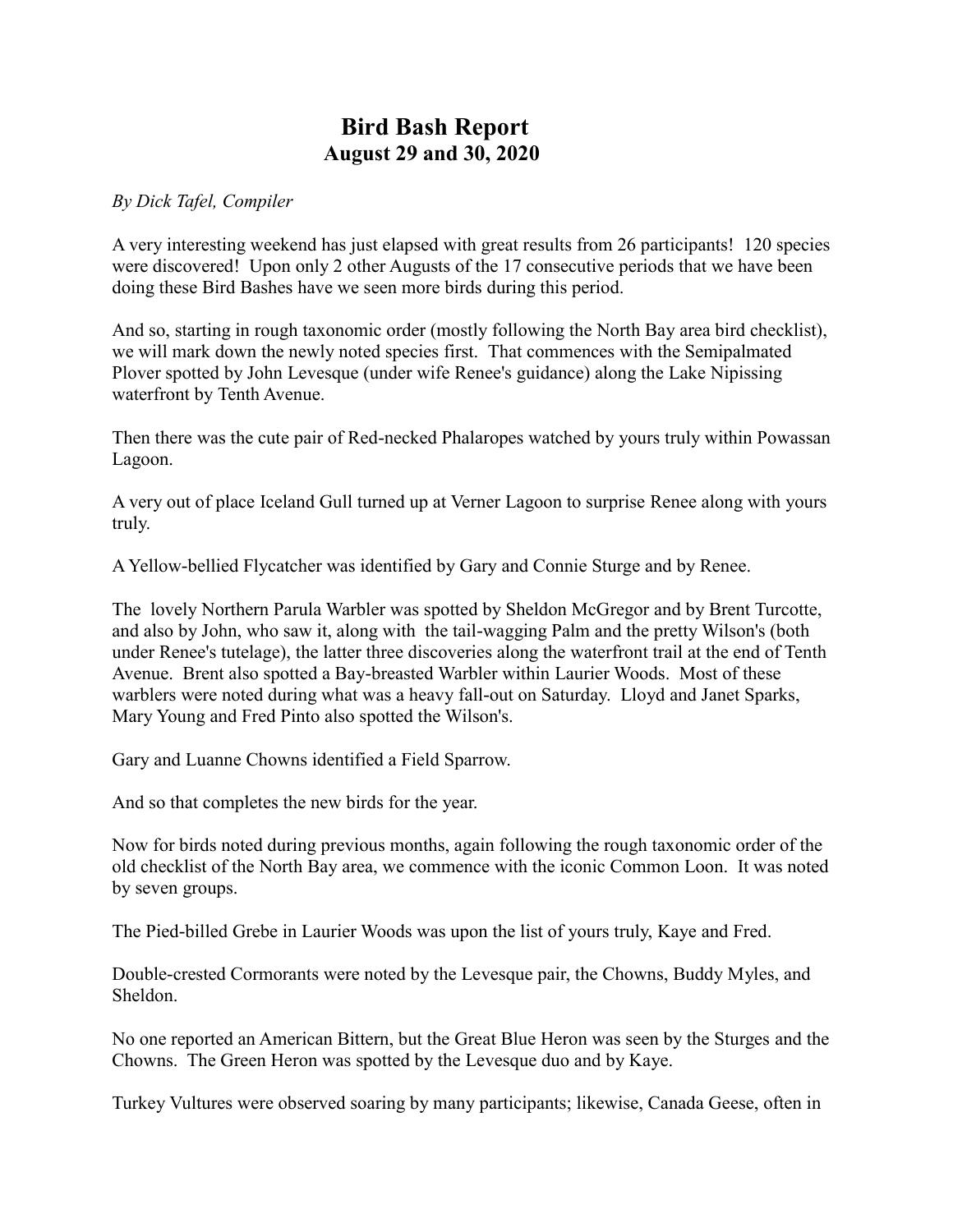very large numbers upon the ground.

Two Trumpeter Swans were located by Buddy just north of Verner.

Many duck species were still within nearby lagoons, and elsewhere, mostly puddle ducks - Wood Ducks, Gadwall, American Wigeon, American Black, Mallards (very much in the majority), Blue-winged Teal and Northern Shovelers. Green-winged Teal were noted solely by Grant and Shirley McKercher, who also came upon the only Lesser Scaup (a diver).

Other divers, such as Common Goldeneye, were identified only by yours truly and the McKerchers, who also came upon Hooded Mergansers, while Kaye and John saw Common Mergansers.

Amidst predators, the Osprey was still near its nests, and noted by, Kaye, the Chowns, the McKerchers, and the Levesque duo. They also spotted the Northern Harrier, as did the Sturges, Lori Anderson, and Ernie Frayle. The Sharp-shinned Hawk was noted by Sheldon; Cooper's Hawk was identified by Kaye. Northern Goshawk was found by Lloyd and Janet Sparks. The latter pair also noted the Broad-winged Hawk, as did the Sturges, the Levesque duo, Mary, and Sheldon. Bald Eagles were spotted by the Chowns, McKerchers, and Kaye. American Kestrel seemed to be all over the open spaces near farmers' fields; but Merlin were noted solely by the Sturges and by Rose McClelland.

Ruffed Grouse were observed by Donna Demarco, the Sturges, Kaye, and the Chowns. The latter pair also spotted Wild Turkeys, as did Ernie.

At least 300 Sandhill Cranes were seen foraging off Levac Road. Very exciting for the Levesque duo. Cranes were also seen elsewhere by Sheldon, Ernie, Buddy, Rose, and the Chowns.

Now as to additional shorebirds, they were in lesser numbers than what may have been hoped but a Killdeer was spotted by Buddy; Spotted Sandpiper and Wilson's Snipe, by the Mckerchers; Semipalmated Sandpiper, by Lori; and Lesser Yellowlegs and Least Sandpipers, by the Levesque duo.

Getting to additional gulls, a group of Bonapartes were spotted by the Levesque pair. Ringbilled were the predominant species, but a few Herring Gulls were identified by the Levesque duo, the McKerchers, Sheldon, John, Brent, Buddy, and the Chowns.

Caspian Terns in Cache Bay were watched by the Levesque pair.

Rock Pigeons remain ubiquitous, but Mourning Doves were noted only by Linda Stoner, Mary Ann Kenrick, the Levesque pair, Kaye, Ernie, the Sturges, and Buddy.

No owls were heard or seen.

Common Nighthawks made another appearance (first since May), enjoyed in number by the Sturges; 14 of them enjoyed by Paul Smylie near the Cranberry Trail parking lot; and, though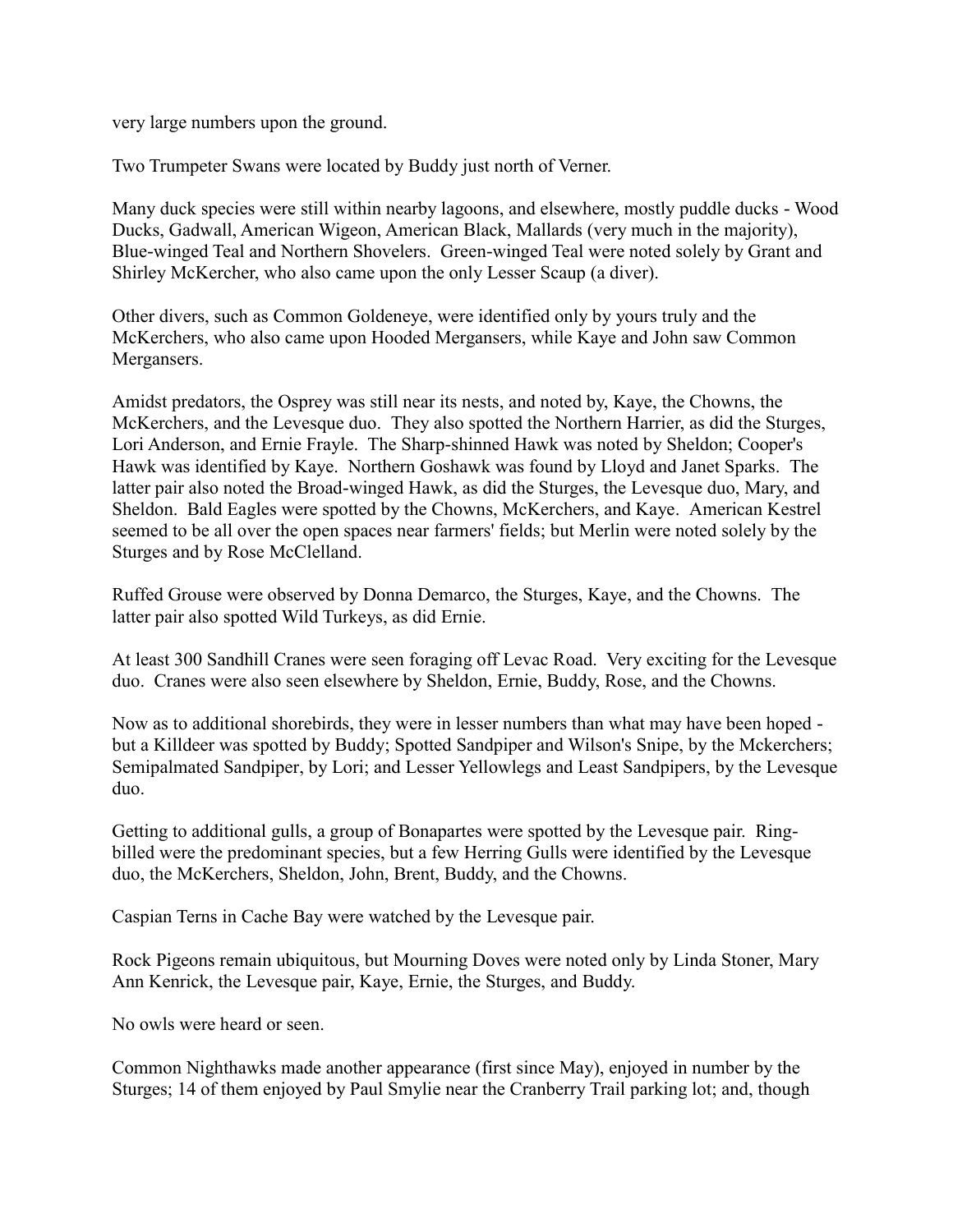only one, enjoyed by the Levesque duo on Levac Road.

Ruby-throated Hummingbirds were still about at most feeders and seen by many.

The Belted Kingfisher was spotted by yours truly, the McKerchers, Sheldon, the Chowns, and Kaye.

Now as to woodpeckers; Downy, Hairy, Yellow-bellied Sapsucker, and Northern Flicker were fairly widespread. And although the Black-backed is not, it was spotted by Sheldon in the west end. The Pileated was also not wide-spread and noted only by the Sturges and Kaye.

Flycatchers were still about in goodly numbers: The Eastern Wood Pewee and Least were noted by yours truly in Laurier Woods, the latter also seen by Renee at her home area. The Sturges saw Eastern Kingbirds, as did the Levesque pair and the Chowns. The Sturges also saw Alders. Eastern Phoebes were on the Levesque duo's list, as well as that of the Chowns, Rose, and the Sparks. Paul identified a Great Crested.

Vireos: The Warbling Vireo was noted by Brent and by the Levesque duo; the Philadelphia by Kaye; the amazingly vocal Red-eyed, by Brent, Mary, John, Fred, the Levesque duo, the McKerchers, the Chowns, Elsa Tafel, and Sheldon, who also had the Blue-headed upon his list.

Once again no one viewed the Canada Jay. It has not been seen on a Bird Bash since March. But Blue Jays have certainly been almost everywhere, along with huge numbers of American Crows. The Common Raven was also upon the lists of many.

Swallows had begun to disappear south, but there were many Barns still about, seen by the Sturges and the Levesque duo. Yours truly also had good views of many Bank Swallows at Powassan Lagoon.

Black-capped Chickadees remain as one of the most popular species within the area. The Redbreasted Nuthatch was almost as common, but once again the White-breasted was seen only by a few, including Ernie, the Sparks, and Linda. Once again, Brown Creepers were seen only by Sheldon in the west end.

No wrens were noted!

The Golden-crowned Kinglet was spotted only by Sheldon. He also saw Ruby-crowns, as did John and yours truly.

Thrushes: Eastern Bluebirds were seen in profusion by the Sturges and also by Lori. Veerys were observed by Mary, John, Brent, yours truly, and Fred. Hermit Thrushes were noted by Brent and the Sparks. Swainson's was noted by yours truly. Wonderful American Robins were still very wide-spread!

The Gray Catbird was noted by Mary, the Levesque duo, Fred, Kaye, the Sturges, Brent, and the Chowns. Brown Thrashers were seen by Kaye and Fred.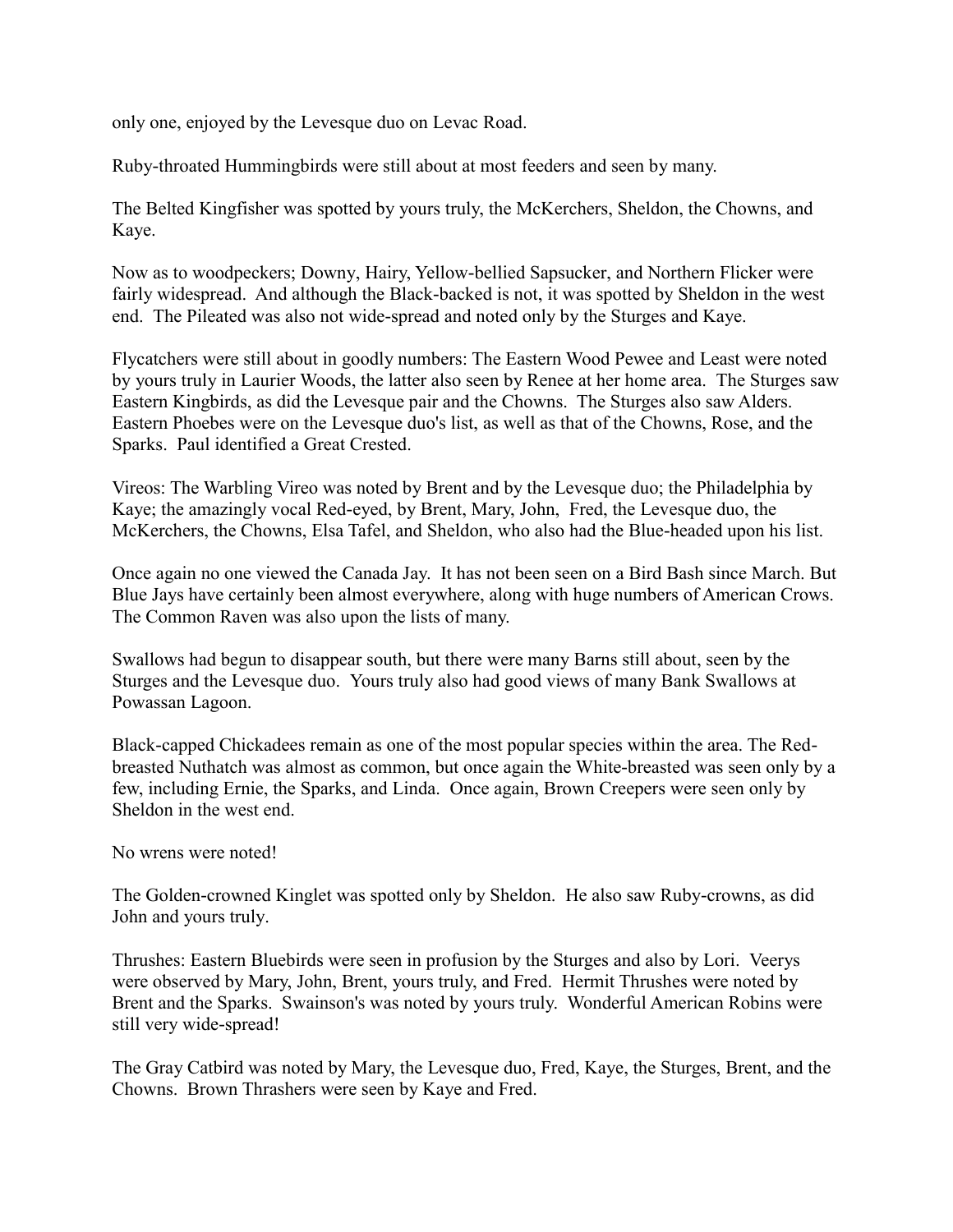European Starlings were still all over the place.

Cedar Waxwings were quite plentiful, often pretending to be swallows, swooping over lagoons. They were seen by the Levesque duo, Mary, the Sturges, Kaye, Fred, and the Chowns.

Now we get to the beautiful warblers: Eighteen species were seen altogether, thanks to Saturday's fall-out. I will list those not previously mentioned at the beginning of this report as first Bird Bash discoveries, after which I will list the numbers noted by different participants, followed by special mentions for sole discoveries: Tennessee, Nashville, Yellow, Chestnut-sided, Magnolia, Yellow-rumped, Black-throated Green, Blackburnian, Pine, Black and White, American Redstart, Ovenbird, Common Yellowthroat, and Canada.

John saw 12 species; yours truly and Fred, 8; Sheldon and Mary, 7; Brent and Renee, 6; the McKerchers, 5; the Sturges, 3; Kaye, 2; the Sparks and Cindy Lafleur, 1.

Mary was the only one to discover a Canada Warbler; Fred, the Ovenbird; Brent, the Blackthroated Blue; John, the Pine.

Saturday's fall-out helped make this month the best monthly count of warblers for the year. Such a treasure!

Now we get to the Sparrows: Kaye identified a Tree Sparrow, very rare for this area at this time of year. Chipping Sparrows were widespread. Savannah and Song Sparrows were also pretty common throughout the vicinity. Renee had a Lincoln's Sparrow on her list. White-throats were found by Peter and Pam Handley, Paul, Mary Ann, John, Mary, and the Levesque duo. Swamp Sparrows were noted by Fred, Sheldon, and Kaye.

Rose-breasted Grosbeaks were surprisingly widespread, noted by the Handleys, Mary, Kaye Renee, John, Brent, the Sturges, and yours truly.

Some Bobolinks were still around, noted by yours truly in the Powassan Lagoon area.

Red-winged Blackbirds were still in wide numbers, as were Common Grackles.

Purple Finches were fairly numerous, seen by the Sturges, yours truly, Brent, Kaye, the Sparks, Buddy, the Handleys, Mary Ann, Donna, Renee and Ernie.

American Goldfinches were very numerous, seen by most observers.

Pine Siskins were spotted solely by Mary Ann.

The Evening Grosbeak was hereabouts, spotted solely by Kaye.

And House Sparrows were once again noted by the Sturges and Lori.